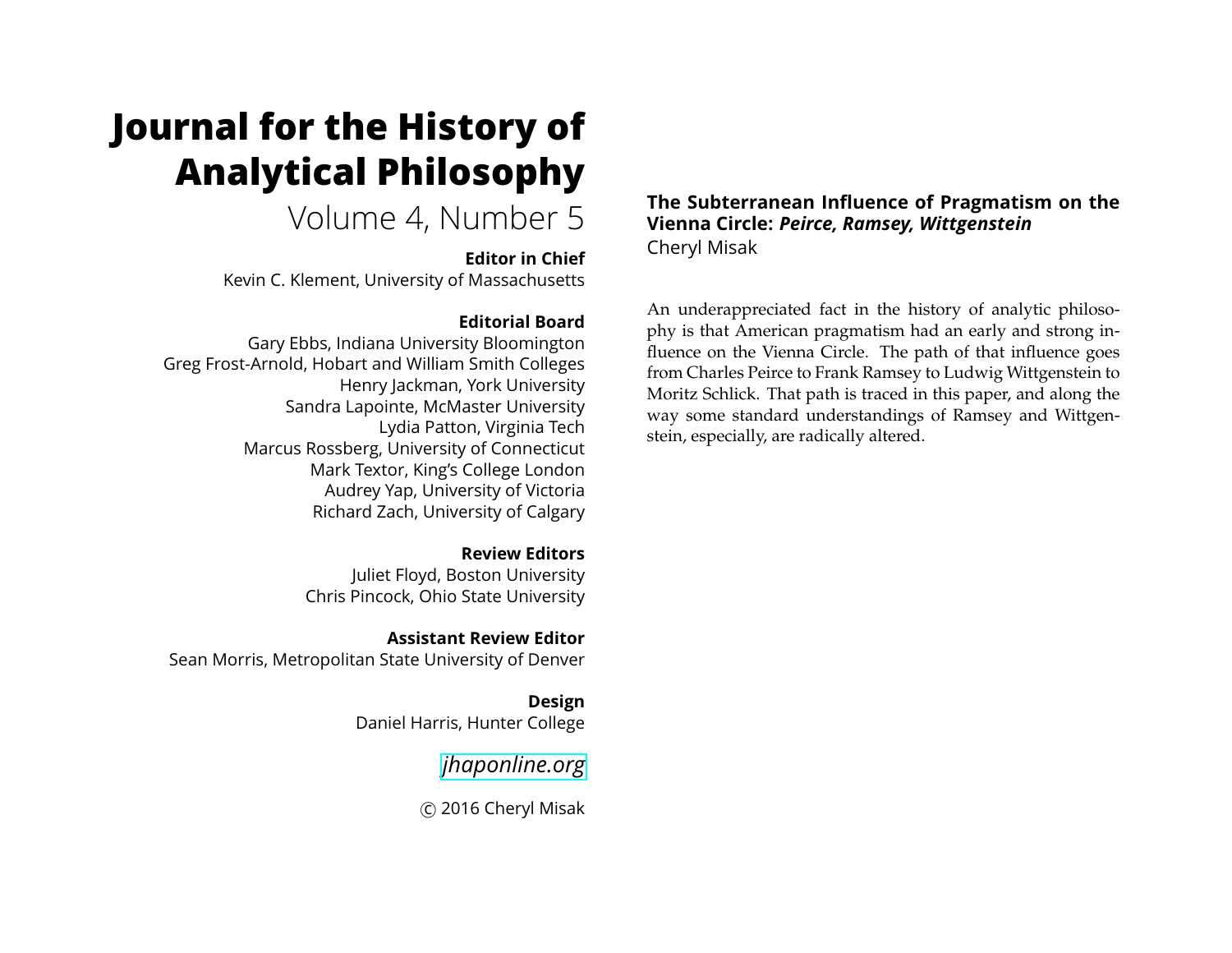# **The Subterranean Influence of Pragmatism on the Vienna Circle:** *Peirce, Ramsey, Wittgenstein*

Cheryl Misak

#### **1. Introduction**

Thomas Uebel, in his excellent "American Pragmatism and the Vienna Circle: The Early Years" rues that the bandwidth of that paper cannot extend to "the subterranean influence of Ramsey" on the Vienna Circle. "Subterranean" is precisely the right word. One has to dig deep to get to it and when one does, one finds a complex maze of interconnected channels. But a route can be traced that leads to philosophical gold. Uebel, I think, gets it exactly right in a note: "Ramsey's appreciation of Peircean ideas may have had an influence on Wittgenstein's fast developing ideas after his return to philosophy which in turn influenced Schlick". In this paper, I will start to trace this under-appreciated route from Peirce to Ramsey to Wittgenstein to the Vienna Circle of [1](#page-1-0)929–30.<sup>1</sup> I very much look forward to Uebel's future contribution.

The question of how Ramsey became an advocate of pragmatism is a fascinating piece of intellectual biography. He was as unhappy as Russell, Moore and Wittgenstein with William James's suggestion in his 1907 book *Pragmatism*:

Any idea upon which we can ride ... any idea that will carry us prosperously from any one part of our experience to any other part, linking things satisfactorily, working securely, simplifying, saving labor, is ... true instrumentally. ... Satisfactorily ... means more satisfactorily to ourselves, and individuals will emphasize their points of satisfaction differently. To a certain degree, there-fore, everything here is plastic. [\(James 1975,](#page-14-0)  $34-35$ )<sup>[2](#page-1-1)</sup>

It was Peirce's more sophisticated pragmatism that influenced Ramsey. C. K. Ogden, inventor of Basic English, publisher of the *Tractaus*, and co-author of *The Meaning of Meaning*, was Ramsey's mentor from the time he was a schoolboy. Ogden had a wealth of material of Peirce's given to him by Lady Victoria Welby, an independent scholar who was one of the few people in correspondence with Peirce. Ogden also published in 1923 the first posthumously edition of Peirce's collected papers, simultaneously with the Harcourt-Brace printing. It appeared in his *International Library of Psychology, Philosophy and Scientific Method*. Ramsey read it carefully in 1924, and his notes can be found in the papers he left when he died.

Wittgenstein had left Cambridge at the outbreak of the first World War, and wrote what was to become the *Tractatus Logico-Philosophicus* on the Austrian front and in an Italian prisoner of war camp. In 1922 it was published, also in the *International Library*. Ogden had asked Ramsey, then a second year under-graduate, if he might help translate this difficult manuscript.<sup>[3](#page-1-2)</sup> Wittgenstein returned to Cambridge at the very beginning of 1929, in what turned out to be the last year of Ramsey's life. While their relationship had the ups-and-downs that were inevitable with Wittgenstein, and while they did not see eye to eye on some important matters, they respected each other's abili-

<span id="page-1-0"></span><sup>1</sup>This draws on a longer and more nuanced project titled *Cambridge Pragmatism: From Peirce and James to Ramsey and Wittgenstein*, forthcoming with Oxford University Press.

<span id="page-1-1"></span><sup>2</sup>See [Misak \(2013\)](#page-14-1) for an account of Russell and Moore's objections, and for an account of how James, at his best, was better than Russell and Moore gave him credit for.

<span id="page-1-2"></span><sup>3</sup> I think it's pretty clear that Ramsey did most of the translating. The *Tractatus* is hard, and Ogden wasn't a good enough philosopher and logician to do it. Ramsey was. He had also won the German prize at Winchester and was reading books in German, so those anecdotes about Ogden helping him learn German by giving him a book of Mach's to translate are not accurate.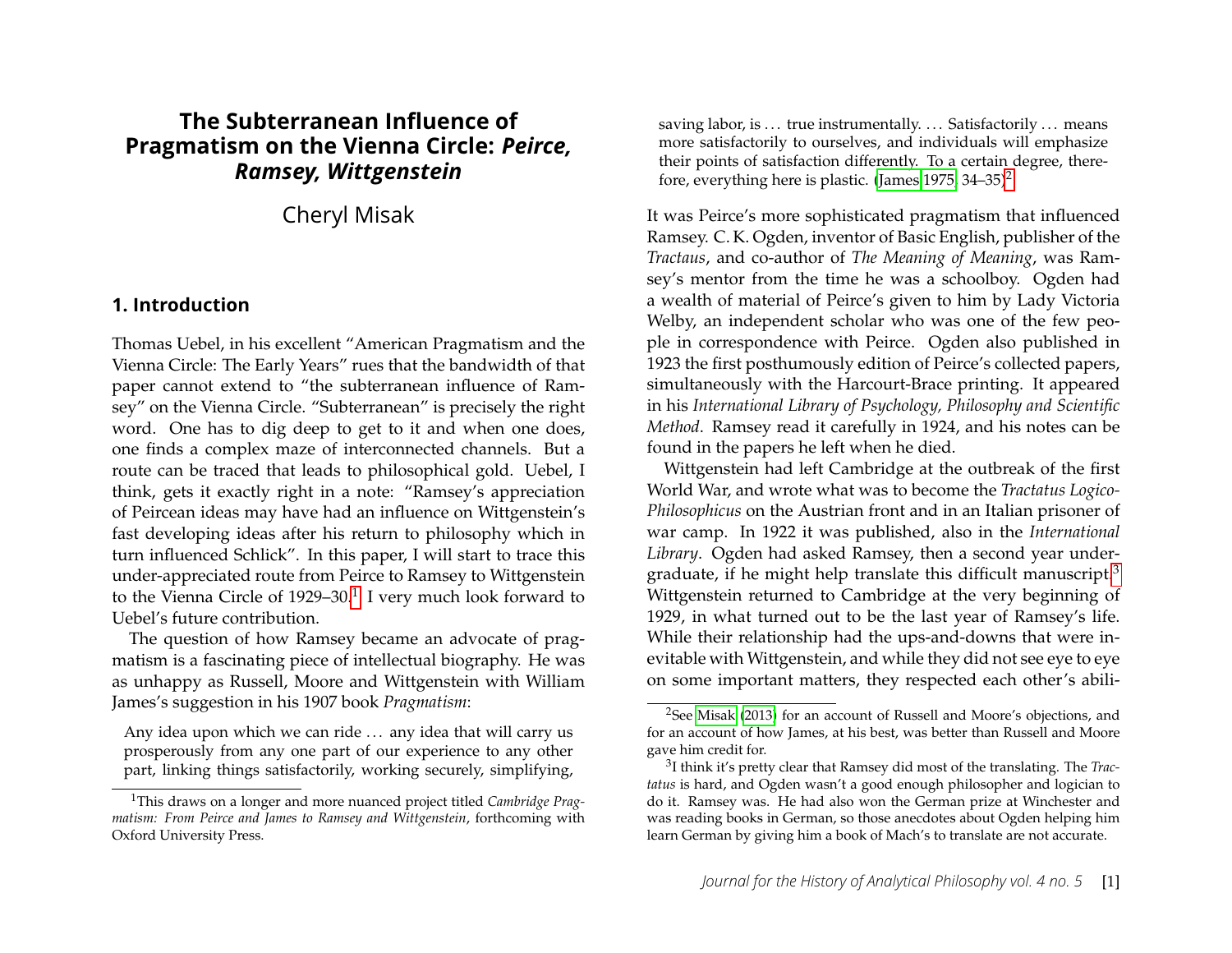ties, talked often, and together dominated Cambridge philosophy. We shall see that Ramsey was responsible for a kind of Peircean pragmatism entering into Wittgenstein's philosophy. My suggestion will be that Wittgenstein, who was during this time heavily engaged in conversation with Schlick and Waismann, was in turn responsible for that pragmatism entering into the Vienna Circle.

#### **2. The Logical Analyst Context**

Russell, Wittgenstein and Ramsey were all taken by the Circle as being "Leading Representatives of the scientific worldconception," "sympathetic to" and "closely associated with" it [\(Hahn et al. 1929;](#page-14-2) [Neurath 1930–31,](#page-14-3) 311, 329). The *problematik* that held all these philosophers together was the program Russell had started circa 1911. Schlick lectured frequently on Rus-sell, corresponded with him, and invited him to Vienna.<sup>[4](#page-2-0)</sup> He was interested in Russell's marriage of empiricism with the new formal logic, of which Russell was a pioneer. Russell called the resulting position "logical atomism" or "analytic realism":

The philosophy which seems to me closest to the truth can be called "analytic realism." It is realist, because it claims that there are non-mental entities and that cognitive relations are external relations, which establish a direct link between the subject and a possibly non-mental object. It is analytic, because it claims that the existence of the complex depends on the existence of the simple, and not vice versa, and that the constituent of a complex, taken as a constituent, is absolutely identical with itself as it is when we do not consider its relations. This philosophy is therefore an atomistic philosophy. [\(Russell 1911,](#page-15-0) 133)

As he was to put it in the 1918 course of lectures in London that became *The Philosophy of Logical Atomism*: "you can get down in theory, if not in practice, to ultimate simples, out of which the

world is built, and ... those simples have a kind of reality not belonging to anything else" [\(1918,](#page-15-1) 234). The world consists of logical atoms, such as little patches of colour, and their properties. Together these atoms combine to make more complex objects. Russell's solution to the empiricist problem of knowledge is to argue that we do not arrive by inference at knowledge of entities such as enduring physical objects. Such entities are logical constructions from the immediately given entities of sensation, so that the data yielded by acquaintance in a given case are simply "*defined* as *constituting*" the complex object in question [\(Russell 1918,](#page-15-1) 237; see also [Russell 1959,](#page-15-2) 23). A logically ideal language would describe all such combinations using logical connectives and words representing the constituents of atomic facts. This simple language would mirror the world as it really is. The truth or falsity of an atomic proposition is a matter of its getting right the corresponding atomic fact. In its strongest articulation, logical atomism aimed to provide certainty all the way down: "[g]iven all true atomic propositions ... every other true proposition can theoretically be deduced by logical methods" [\(Russell 1925,](#page-15-3) xv).

When Wittgenstein arrived in Cambridge in 1911, the program of logical atomism was gathering steam, and his early work, conducted between 1914–18 and culminating in the publication of the *Tractatus*, was enmeshed in it. The early Wittgenstein's mind was, as Ian Hacking [\(2014,](#page-14-4) 111) puts it, "most intimately moulded by Russell," and he "fought his duels with his internalized Russell". Wittgenstein presents us with a "picture theory" of meaning on which language, like a picture, represents that objects are a certain way. "The world divides into facts" (*Tractatus* §1.2), which he defines (§2) as existing states of affairs. These states of affairs consist of absolutely simple objects in a definite structure or set of relations with each other. Every meaningful proposition can be analyzed so it is a truthfunction of elementary propositions, and once we get to these

<span id="page-2-0"></span><sup>&</sup>lt;sup>4</sup>He seems to have not taken up the invitation.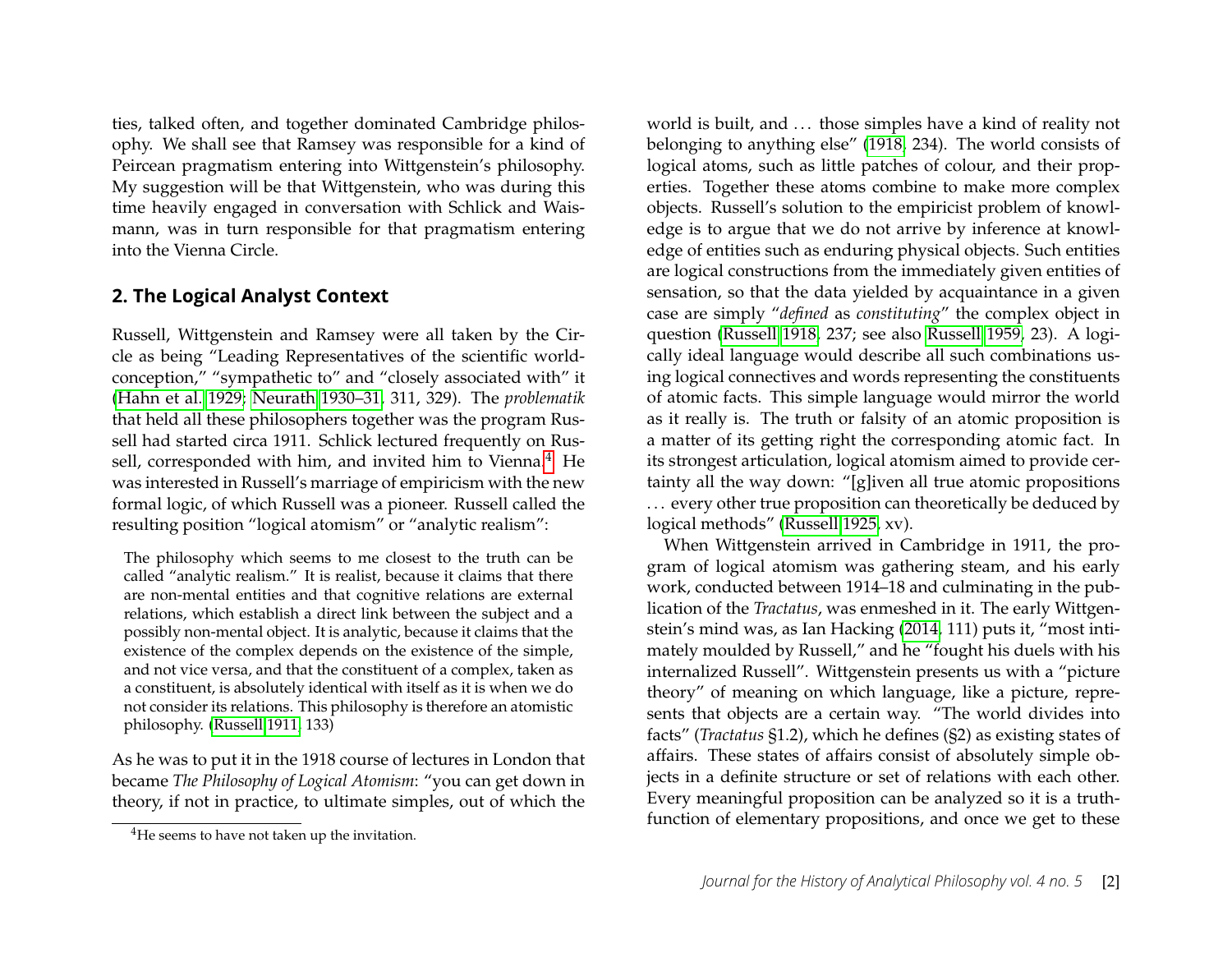elementary propositions, we get to something that looks completely unlike what we find in ordinary language (§§3.25, 4.221, 4.51). If a proposition is to assert a fact, there must be something in common between the structure of the proposition and the structure of the fact (§2.161). That form is a logical form. "We picture facts to ourselves" (§2.1), and those pictures present "situation[s] in logical space, the existence and non-existence of states of affairs" (§2.11). There is a logical space for every state of affairs, and if we could put all these states of affairs together, we would have a picture of the world.

Along with saying that the correspondence between elements of the picture and objects is a representation relation, Wittgenstein gives us a number of metaphors to make sense of the idea: a picture is "attached to reality"; it "reaches right out to it"; it is "laid against reality like a ruler"; it "touches" objects with "feelers" (§§2.1511–1515). Another metaphor gives us the concept of truth: "A picture agrees with reality or fails to agree; it is correct or incorrect, true or false" (§2.21). He ends the *Tractatus* (§§6.53–7) by telling us that:

The correct method in philosophy is to say nothing except what can be said: i.e. propositions of natural science—i.e. something that has nothing to do with philosophy—and then, whenever someone else wanted to say something metaphysical, to demonstrate to him that he had failed to give a meaning to certain signs in his propositions. . . .

My propositions serve as elucidations in the following way: anyone who understands me eventually recognizes them as nonsensical, when he has used them—as steps—to climb up beyond them. (He must, so to speak, throw away the ladder after he has climbed up it.)

He must transcend these propositions, and then he will see the world aright.

What we cannot speak about we must pass over in silence.

But while Wittgenstein argued that a genuine proposition has to be stateable in the elementary or primary language, he maintained that what is really important is not to be found there. Statements of ethics, most prominently, are inexpressible, but more important than what can be expressed. Other kinds of statements are also not in the realm of the sayable. Logical truths do not tell us anything about the world—they are tautologies that "say nothing" (§6.11) and admit all possible situations. Philosophy says nothing, and it (and of all the unsayables, only it) should be abandoned. Scientific theories go beyond the elementary language in a different way, and merit a different metaphor: they are grids or meshes that we place on the phenomena in order to understand them (§6.341).

One can see why the Vienna Circle was so keen on the *Tractatus*. Schlick wrote to Einstein that it was the "deepest" work of the new philosophy [\(Schlick 1927\)](#page-15-4). Herbert Feigl recalls:

In the Circle we began to penetrate Wittgenstein's ideas on the nature of language and its relation to the world, his repudiation of metaphysics (notwithstanding a few aphorisms toward the end of the *Tractatus* that had a mystical flavor), and his conception of logical and mathematical truth. We had been well-prepared for this venture, especially by Hans Hahn, who in an extracurricular evening course had introduced us to the major ideas of the great work of Alfred North Whitehead and Bertrand Russell, *Principia Mathematica*. [\(Feigl 1968,](#page-13-0) 634)

In 1924 Schlick wrote to Wittgenstein, expressing his admiration of the *Tractatus* and his desire to meet with its author. After a fruitless attempt on Schlick's part to visit Wittgenstein at his schoolteacher's post in the country, the two finally met in Vienna in 1927. Each impressed the other, and during that year, while Wittgenstein was in Vienna to design and build a house for his sister, he met on Monday evenings with what he called the Round Table—usually Schlick, Waismann, Feigl, Carnap, and Maria Kasper. While on visits from Cambridge to Vienna in 1929–31, he started to restrict his meetings to Schlick and Waismann. Wittgenstein and Schlick continued to meet at least until 1933, when they took a philosophically intense summer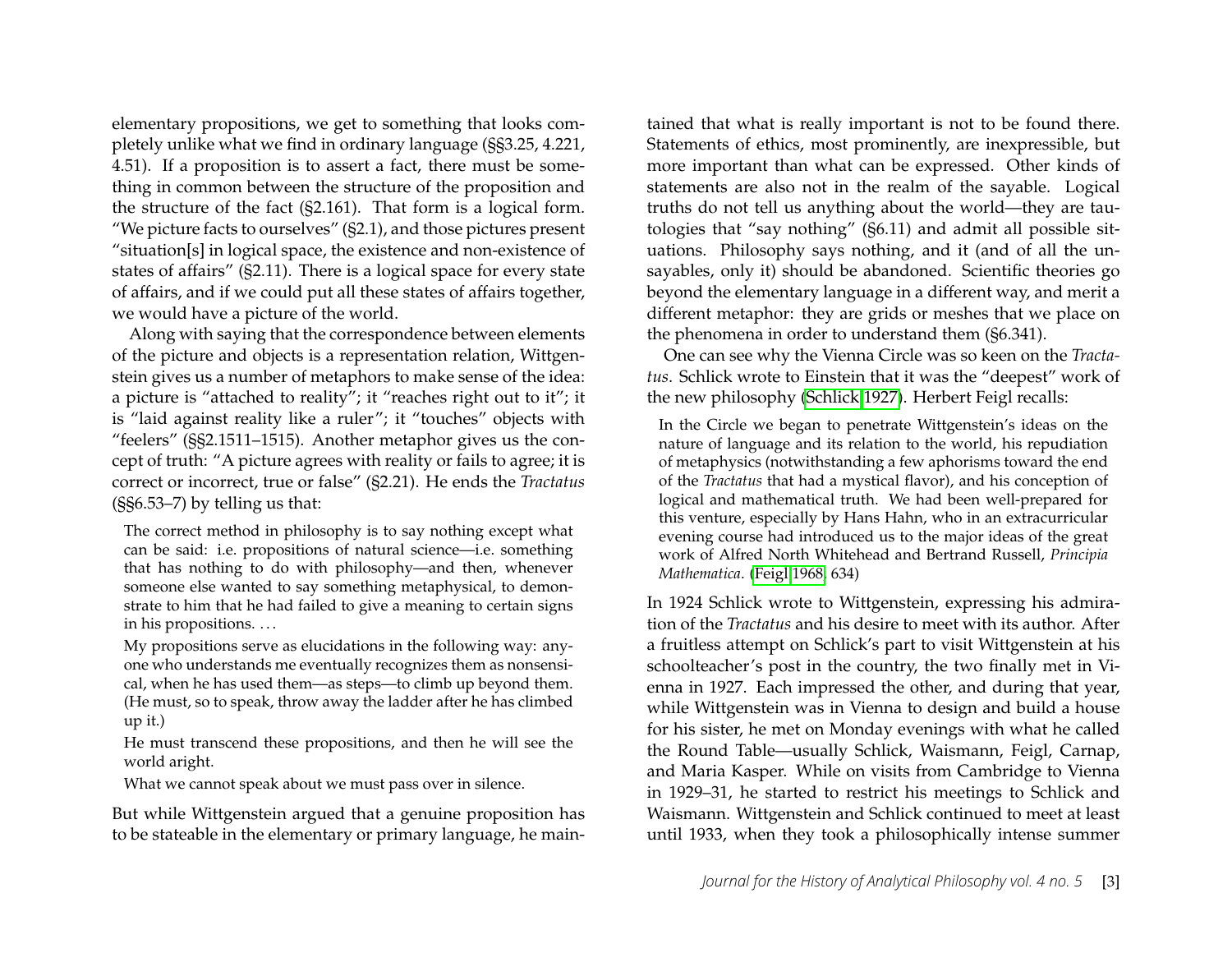holiday together in Italy. That is, for half a decade from 1929, Wittgenstein was engaged with the ideas of the Vienna Circle, even if that engagement was often one-sided, with Wittgenstein using the Circle to help him clarify and promote his own ideas. Indeed, Wittgenstein wrote to Schlick in 1932 that Carnap's "Physicalistic Language as the Universal Language of Science" made it look like he was plagiarizing Carnap, rather than vice versa.

When Frank Ramsey, three years younger than the rest of his cohort, started his undergraduate degree in Cambridge in 1921, he walked into a philosophical air thick with logical atomism. He translated the *Tractatus* and then shortly afterward, in 1923, still an undergraduate, Ramsey traveled to Puchberg, where Wittgenstein was in self-imposed isolation as a schoolteacher. They spent five hours a day for two weeks going through the *Tractatus* line by line, at the rate of a page an hour.<sup>[5](#page-4-0)</sup> No one had such a window into Wittgenstein's early work as did Ramsey. That window opened even wider when in 1924 Ramsey spent six months in Vienna being psychoanalyzed. He met with Wittgenstein a number of times and "work" was the "mainstay" of their conversation [\(McGuinness 2012c,](#page-14-5) 150).

Ramsey too was taken to be part of the program. Ayer says: "The brilliant Cambridge philosopher F. P. Ramsey was marked as an adherent, but he died in 1930 at the early age of 26" [\(1959,](#page-13-1) 6). But while Ramsey and Schlick had a positive and warm relationship, Ramsey's doubts about the logical atomist/logical empiricist program started before Wittgenstein's and were more consistent. He thought that Schlick's *The General Theory of Knowledge* contained "some sad rubbish" [\(McGuin](#page-14-5)[ness 2012c,](#page-14-5) 160). He also had doubts about Carnap's attempt to reconstruct the world out of what Ramsey called a primary language. Ramsey wrote to Schlick:

<span id="page-4-0"></span><sup>5</sup>See the letters collected in [McGuinness \(2012c,](#page-14-5) 140) and [von Wright \(1973,](#page-15-5) 77ff).

I feel very guilty that I've not yet written a review of Carnap's book, which is really inexcusable. I found it very interesting, though some things I thought certainly wrong and others I felt very doubtful about. [6](#page-4-1)

In 1921 the first year undergraduate Ramsey read a confident paper the Moral Sciences Club titled "The Nature of Propositions." It is a rejection of Russell's view of propositions, facts and truth. He argues that Russell is wrong to think that a belief is a dual relation between something mental and a proposition [\(Ramsey 1921,](#page-14-6) 109). There are no such "mysterious entities" as propositions in Russell's sense—"so unlike anything else in the world" [\(1921,](#page-14-6) 111, 112). Russellian analysis even in "the simplest case is so complicated" and for some cases, such as general propositions, it is "infinitely complex" [\(1921,](#page-14-6) 109). Similarly, Ramsey was a constant critic of what he called the "scholasticism" of Wittgenstein's Tractarian program, "the essence of which is treating what is vague as if it were precise and trying to fit it into an exact logical category" [\(1929b,](#page-15-6) 7) . "Ludwig is a scholastic" [\(1991a,](#page-15-7) 64).

At the time of his death, Ramsey was working on a book manuscript titled *On Truth*, and in it, he was still hammering away at the correspondence picture. He thinks that we cannot "describe the nature of this correspondence". How does the theory cope with, for instance, the belief that Jones is a liar or a fool? He says his view is "superior" to the correspondence view because it is "able to avoid mentioning either correspondence or facts," two philosophically problematic notions [\(Ramsey 1991b,](#page-15-8) 90). He asks what the correspondence relation between a belief and the world might be. Does a belief resemble the world? Ontological accounts of truth, such as the correspondence theory,

<span id="page-4-1"></span><sup>6</sup>Vienna Circle Archives, Noord-Hollands Archief, #114–Ram–4. The letter is dated simply "Dec. 10", with no year given. But since he says "At the moment I am in bed with a very severe attack of jaundice", it is no doubt 1929, with that jaundice ending Ramsey's life the following month.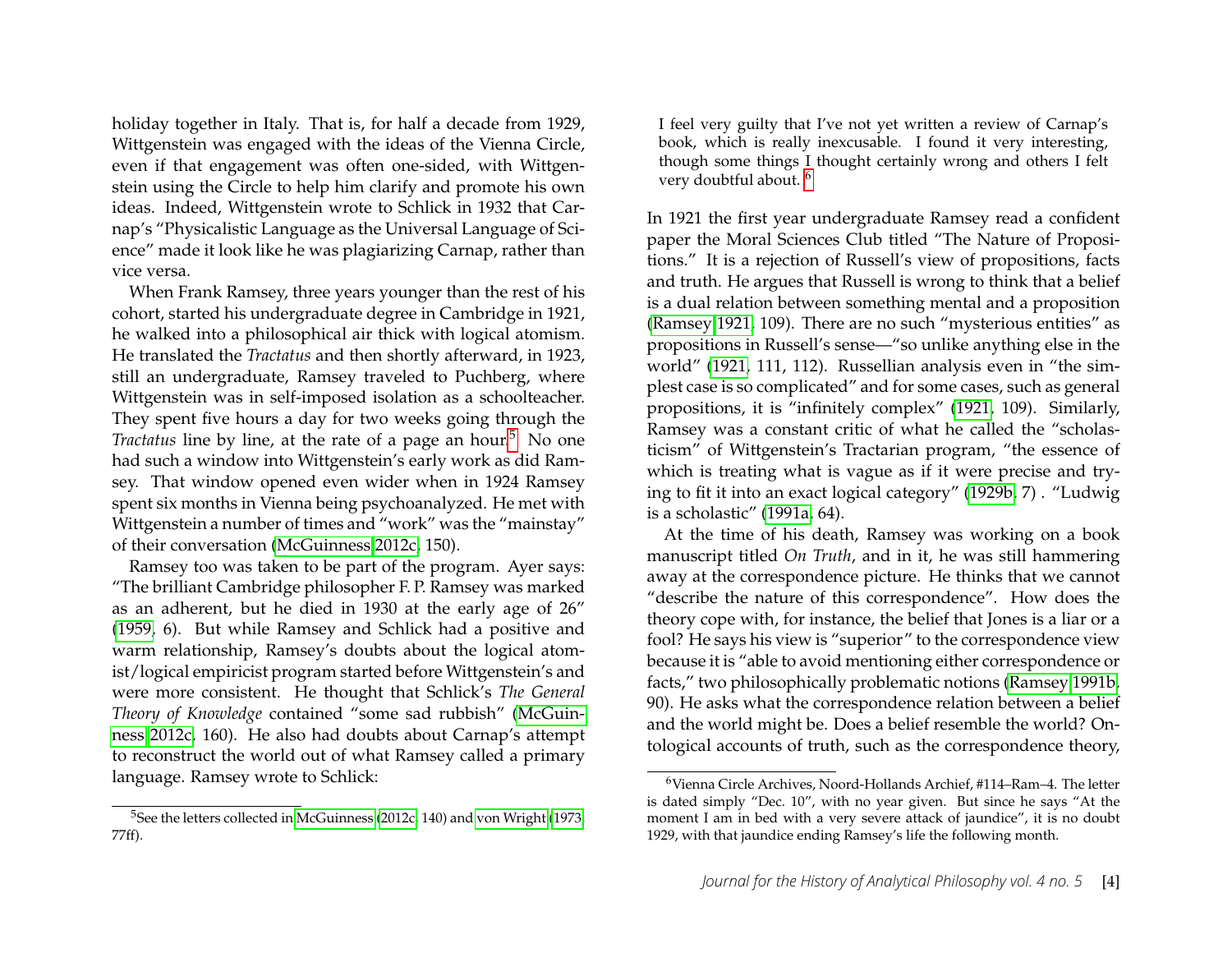which single out a particular kind of entity as the one required to ground the truth of any belief or statement, do not make good on their promise to set out in a clear way how a proposition might get the world right.

He also rejected two other points in Wittgenstein's Tractarian view of philosophy. Philosophy and ethics cannot be in a realm of the unsayable, as Wittgenstein pretends: "what we can't say we can't say, and we can't whistle it either" [\(Ramsey](#page-14-7) [1929a,](#page-14-7) 146). Nor can philosophy start from first premises of ordinary thought and language, relieved of the burden of assessing their meaningfulness or warrant, as much of the *Tractatus* seems to encourage. The task of philosophy cannot be merely to clarify thoughts by setting out the rules of our language: "The standardisation of the colours of beer is not philosophy, but in a sense it is an improvement in notation, and a clarification of thought" [\(Ramsey 1991a,](#page-15-7) 55).

Ramsey's criticisms of Wittgenstein, I shall suggest, had an impact, as did his alternative. That alternative was a kind of pragmatism. By 1926 Ramsey was a full-on Peircean pragmatist. In the crucial time 1929–30, the last year of Ramsey's life, when he and Wittgenstein were together in Cambridge and before Wittgenstein turned his back with finality on the Circle, Ramsey transmitted that Peircean pragmatism to Wittgenstein. Moreover, I shall argue that Wittgenstein adopted, circa 1929, Ramsey's pragmatist position on generalizations and hypotheticals, and then went on to extend Ramsey's pragmatism to everyday beliefs. But while Ramsey also extended pragmatism to all beliefs, he would have objected to the particular direction Wittgenstein took pragmatism, had he lived to see it.

My final suggestion will be that Wittgenstein in turn planted the seeds of pragmatism in the Vienna Circle, preparing at least some of them to explicitly turn to pragmatism.<sup>[7](#page-5-0)</sup> The Vienna Circle is often seen as a tsunami that washed away the homegrown pragmatism when it hit the shores of America. I argued in *The American Pragmatists* that this is a poor interpretation of the intellectual events, in that the best of logical empiricism and the best of pragmatism had much in common. In this paper I take a step farther and offer an argument as to how that commonality might have come about.

#### **3. Ramsey's Pragmatism**

As Keynes says in his 1931 review of Ramsey's posthumously published *The Foundations of Mathematics*, Ramsey was "departing ... from the formal and objective treatment of his immediate predecessors." He and Wittgenstein had been helping Russell to perfect the formal matters in *Principia Mathematica*. But, Keynes says, the effect was

... gradually to empty it of content and to reduce it more and more to mere dry bones, until finally it seemed to exclude not only all experience, but most of the principles, usually reckoned logical, of reasonable thought. Wittgenstein's solution was to regard everything else as a sort of inspired nonsense, having great value indeed for the individual, but incapable of being exactly discussed. Ramsey's reaction was towards what he himself described as a sort of pragmatism, not unsympathetic to Russell, but repugnant to Wittgenstein. ... Thus he was led to consider 'human logic' as distinguished from 'formal logic'. [\(Keynes 1931,](#page-14-8) 407).[8](#page-5-1)

Keynes, who knew and understood both Ramsey and Wittgenstein well, gets so much right in the above passage. But while Wittgenstein did indeed say some harsh about pragmatism, we shall see that he did not find it altogether repugnant.

<span id="page-5-0"></span><sup>7</sup>This is what I was getting at in the sentences Uebel quotes from my *The American Pragmatists* in his note 2. Taken out of context, they seem rather a

jumble of thoughts.

<span id="page-5-1"></span><sup>8</sup>The remark about pragmatism being not unsympathetic to Russell is not as strange as it first sounds. For by the time of Ramsey's death, Russell had written the behaviourist *The Analysis of Mind*. Ramsey cited Russell as one of his inspirations for pragmatism [\(Ramsey 1927,](#page-14-9) 51).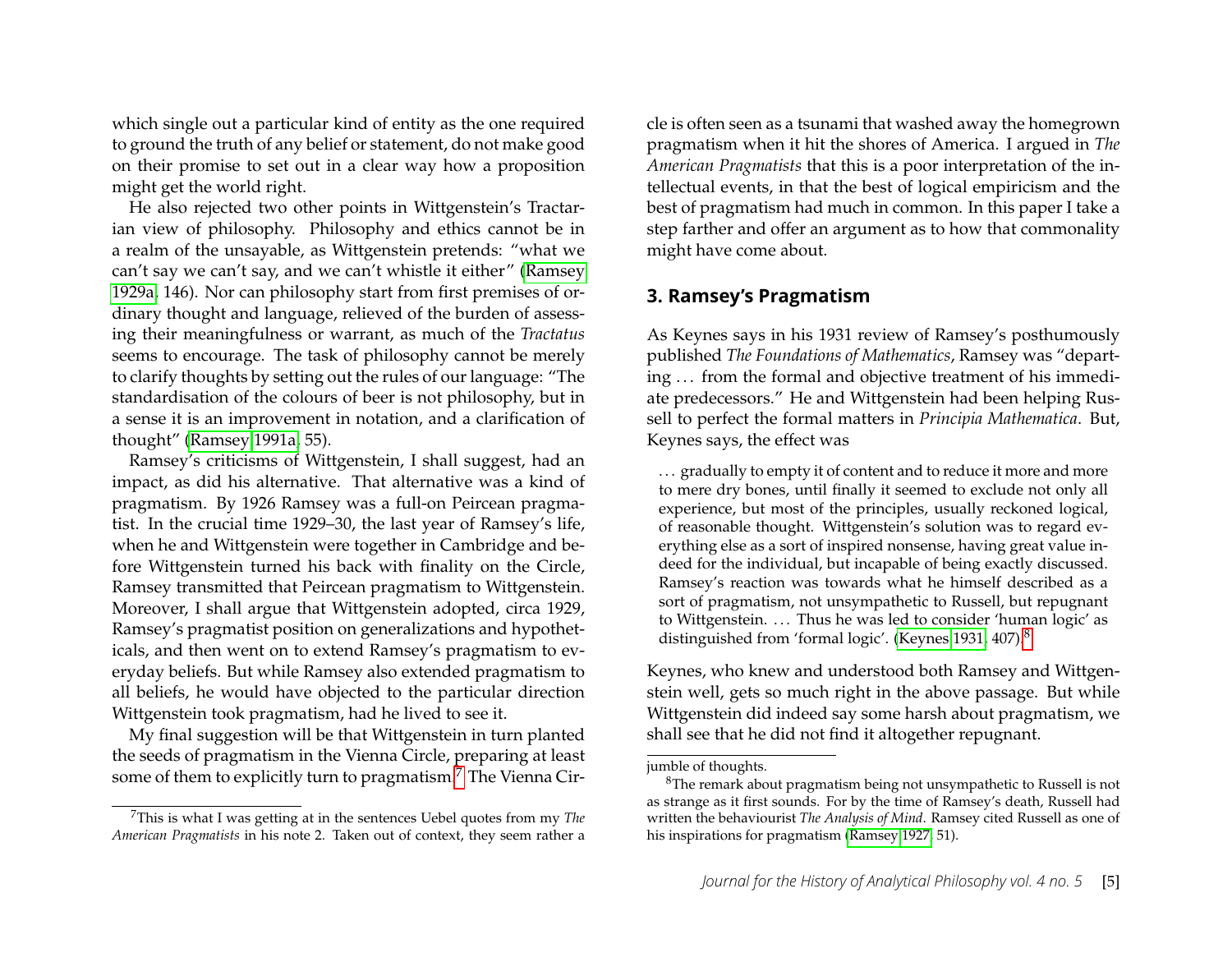In the 1929 "General Propositions and Causality," Ramsey put forward a pragmatist account of open universal generalizations, causal laws, and conditionals. Open generalizations (what he sometimes called variable hypotheticals), for example, "All men are mortal" and "Arsenic is poisonous", range over an infinite number of individuals. Because such statements seem simply to be predicating the same property of one individual after another, Ramsey says that "everyone except us" thinks of them as conjunctions. Braithwaite is the other member of the "us". Generalizations, Ramsey argues, can be taken to be conjunctions when they range over a finite domain, as in "Everyone in Cambridge voted," but an open generalization "always goes beyond what we know or want" [\(1929a,](#page-14-7) 146). In Ramsey's alternative view, an open generalization "expresses an inference we are at any time prepared to make" [\(1929a,](#page-14-7) 146). It is not a particular judgment, but a rule for judging. It is a habit with which we "meet the future" [\(1929a,](#page-14-7) 149). If I believe that all men are mortal, I adopt a rule or a habit of the form: if I meet a *φ*, I shall regard it as a *ψ* [\(1929a,](#page-14-7) 149).

Ramsey starts to work through the tricky issue of how these habits can be "cognitive attitudes". He asks: "in what way can [such a habit] be right or wrong"? [\(1929a,](#page-14-7) 146–47). Take the belief that all men are mortal. This habit will play out in diverse ways: I will be disposed to assert and affirm that all men are mortal in appropriate circumstances; I will drive my car carefully around those pedestrians I wish to remain alive; I will think that every person I meet will at some point die; I will not treat myself as an exception; I may despair about the meaning of life; and so on. And my rule or habit can be *evaluated* in terms of whether it manifests itself in appropriate ways (whether I adopt dispositions such as the ones above) and whether it continues to cohere with experience.

We can also evaluate these attitudes because, as Ramsey puts it, they form *the system* with which we meet the future. If you

and I meet the future with different systems, then we *disagree*, and the future might be compatible with one of our systems but not the other [\(1929a,](#page-14-7) 149). Ramsey notes that "[t]his is Peirce's notion of truth as what everyone will believe in the end; it does not apply to the truthful statement of matters of fact, but the 'true scientific system'" [\(1929a,](#page-14-7) 161).

Ramsey was also against those logicians who argued that conditionals are to be analyzed in terms of truth conditions. He in effect sides with C. I. Lewis's pragmatic account: conditionals are also rules for judging [\(Ramsey 1929a,](#page-14-7) 154). When I accept a conditional "if *p* then *q*", I commit myself to acquiring the disposition to judge *q* whenever I judge *p*. [9](#page-6-0) These conditional judgments are also cognitive. Ramsey gives the following example. If a man has a cake and decides not to eat it because he thinks it will make him ill, we can judge him mistaken even if he does not eat the cake. We have different "degrees of expectation" as to the outcome, and we can "introduce any fact we know, whether he did or could know it" [\(1929a,](#page-14-7) 155). Let's say he knew that I carefully baked the cake, that I'm an excellent baker, that I know he has no food allergies or aversions, and that I bear no ill will towards him. Then we might judge that he is irrational. If all these things hold, but he does not know them, then we might judge him mistaken.

It is important to see that Ramsey's arguments in "General Propositions and Causality" are but a piece of his larger view, in which he delivered a pragmatist treatment of all beliefs. Indeed, in Ramsey's original manuscript (which was not finished and was titled and edited by Braithwaite for posthumous publication), this is the first sentence, crossed out and not mentioned in the published version: "The problem of philosophy must be divided if I am to solve it: as a whole it is too big for me". The first sentence in the published version starts "Let us con-

<span id="page-6-0"></span> $9$ I can of course fail to meet my commitment. I might not in fact acquire the disposition, because I might be irrational, inattentive, and so on.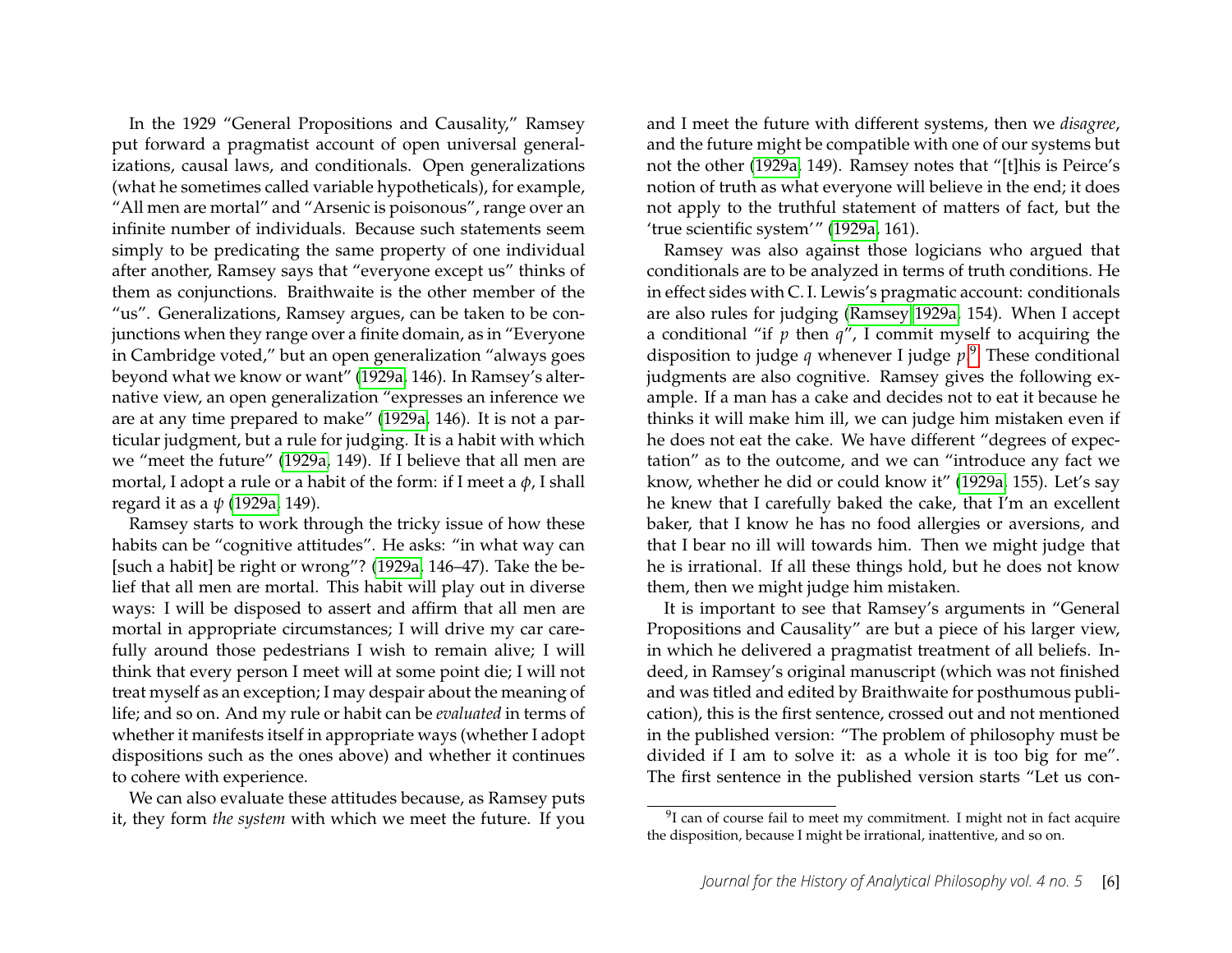sider the meaning of general propositions", but Ramsey initially wrote "Let us take first the meaning of general propositions".<sup>[10](#page-7-0)</sup> His intention, that is, was to take *all* propositions and show how they are habits of action. In this paper, he only deals with a couple of kinds.

Ramsey had been arguing for three years prior to "General Propositions and Causality" that all beliefs are dispositions, habits or rules with which we meet the future.<sup>[11](#page-7-1)</sup> As Peirce had put it, beliefs are "that upon which a man is prepared to act"; or "habits of mind," which are "good or otherwise", or "safe" or otherwise [\(1931–58,](#page-14-10) 5.12; [1900–,](#page-14-11) 3, 245). This idea—that belief has implications for action—is the spur for Ramsey's bestknown result, the argument in the 1926 "Truth and Probability" that we can measure partial belief by seeing how people would act, especially in betting contexts.

Ramsey is already clear in "Truth and Probability" that the dispositional account of belief tells us not just how we can *measure* beliefs, but how we can *evaluate* them. Here too he rightly says: "This is a kind of pragmatism: we judge mental habits by whether they work" [\(1926,](#page-14-12) 93–94). But Ramsey, like Peirce, and unlike James, was resolute in requiring that a belief's working must be connected to how things are. As Ramsey put it in the 1927 "Facts and Propositions," a chicken's "belief" that a certain caterpillar is poisonous results in actions that are useful "if, and only if, the caterpillars were actually poisonous" [\(1927,](#page-14-9) 40). As Peirce put it, a belief must be put in place by a method not extraneous to the facts [\(1900–,](#page-14-11) 3, 253). Pragmatism, for Peirce and Ramsey, is the position that beliefs should be evaluated based on both hindsight (whether the belief-formation method is connected to the facts) and foresight (whether the belief continues to work, fitting future experience and enabling successful action).

# **4. Ramsey's Influence on Wittgenstein**

In the 1945 Preface to the *Philosophical Investigations*, Wittgenstein writes of the "grave mistakes" he made in the *Tractatus*:

I was helped to realize these mistakes—to a degree which I myself am hardly able to estimate—by the criticism which my ideas encountered from Frank Ramsey, with whom I discussed them in innumerable conversations during the last two years of his life. [\(Wittgenstein 2009,](#page-15-9) 4)

We have seen that Ramsey rejects much in the Tractarian Wittgenstein. At one point, he stands back and puts his objection thus:

We cannot really picture the world as disconnected selves; the selves we know are in the world. What we can't do we can't do and it's no good trying. Philosophy comes from not understanding the logic of our language; but the logic of our language is not what Wittgenstein thought. The pictures we make to ourselves are not pictures of facts. [\(Ramsey 1991a,](#page-15-7) 51)

The Tractarian picture is bankrupt for actual human beings trying to think through the concepts of belief and truth, and trying to evaluate beliefs. All our beliefs, hypotheses, and theories are habits of action or rules with which we meet the future.

Wittgenstein, as Keynes noted, was disparaging about Ramsey's pragmatism. Wittgenstein does not write much about pragmatism, but an exchange of letters between G. E. Moore and Sydney Waterlow is especially interesting here. Waterlow wrote to Moore in June 1931:

If I say that my outstanding impression on a first reading of Ramsey is the contrast between his quite extraordinary powers and his immense vitality on the one hand, and on the other the poverty of his *Weltanschauung*, I don't much advance matters. For what is it to have a *Weltanschauung*? Yet I feel sure it is wrong that there should be such a contrast: something has gone terribly wrong. His drift

<span id="page-7-0"></span><sup>10</sup>Cambridge University Archives, MS Add. 9781/2.

<span id="page-7-1"></span><sup>11</sup>Like Peirce, he credits Alexander Bain.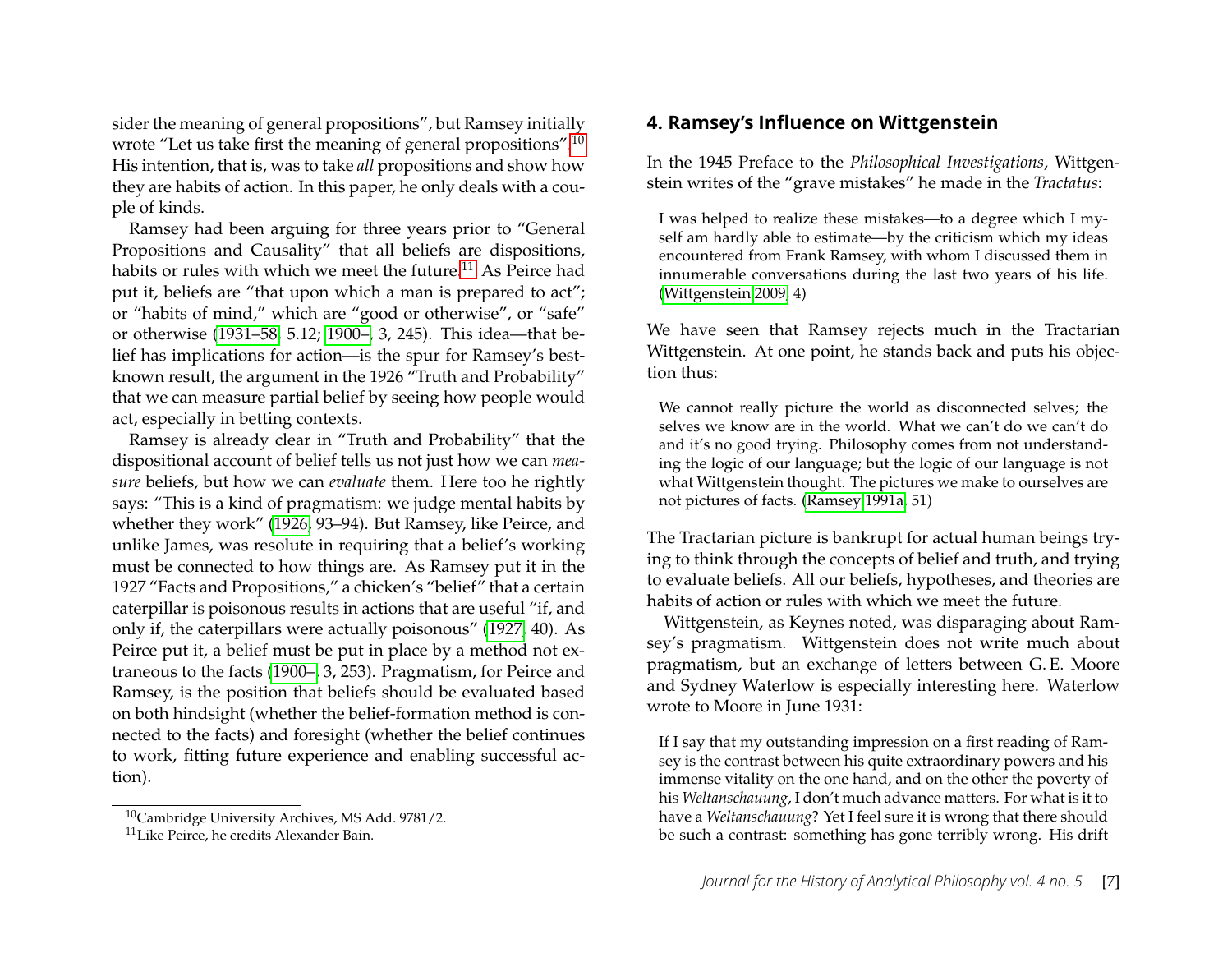towards stating everything in 'pragmatic' terms could not, however arguable, put the thought right; of that I feel equally sure, for I still obstinately cling, like you . . . to the conviction that there *is* an objective truth, goodness, etc. But what I mean by clinging to such conceptions as 'absolute' & 'objective', I haven't the faintest idea. [\(Paul 2012,](#page-14-13) 117)

#### Moore replies:

I quite agree with what you say about Ramsey. I think his *Weltanschauung*, without objective values, is very depressing. Wittgenstein finds this too: he calls Ramsey a 'materialist'; and what he means by this is something very antipathetic to him. Yet he himself doesn't believe in objective values either! He thinks they're nonsense, but *important* nonsense. For my part, I still believe what I believed when I wrote *Principia Ethica*. I gather this doesn't at all satisfy you; but I can't believe any more. [\(Paul 2012,](#page-14-13) 117)

The point made by both Waterlow and Moore (and attributed also to Wittgenstein) is that Ramsey's worldview, in trying to account for value in terms of success, is left devoid of real or objective value. It is this criticism that Wittgenstein articulates by calling Ramsey a "materialist." But even in the brief account given of Ramsey's pragmatism above, we can see that he avoided reducing value to behavior or action by trying to build objectivity and irreducible normativity into the idea of success. I could add much more about how Ramsey thought that we must not ignore what he called the "pistic" or commitment aspect of belief (see [Misak forthcoming-a\)](#page-14-14). But perhaps it is enough to know that he was dead set against what he called an "insane" or extreme behaviourism [\(Ramsey 1929a,](#page-14-7) 70). Nonetheless, Ramsey's worldview was certainly sparser than Wittgenstein's. For Wittgenstein's was full of the mystical, religious and unknowable. Ramsey was also dead set against appeals to such phenomena. He did not want to take a key philosophical concept like goodness (Moore), propositions (Russell), or probability relations (Keynes) to be unanalyzable or mysterious. This is the heart of the dispute between Ramsey and Wittgenstein. Hence Ramsey's retort to Wittgenstein's idea that there might be *important* nonsense: what we can't say, we can't say. On his view, we can only stick to what we can say, but there's no reason to think this precludes making an honest effort to spell out the norms that govern action, assertion and inquiry. We should make this effort without relying on metaphysical accounts that leave such phenomena unintelligible to us.

This fundamental philosophical difference, though, is overridden. Wittgenstein is in fact tempted by pragmatism. The first mention of pragmatism in his work comes the day after Ramsey's death. During the 1929 Christmas break, Wittgenstein had travelled to Vienna and had conversations with Schlick and Waismann. He returned to England to find that Ramsey had taken ill. He died on January 19<sup>th</sup>. Wittgenstein returned to London to give his first lecture at Trinity, and wrote a substantial entry in his philosophical notebook. It sheds much light on his relationship to pragmatism. These remarks appear in MS 107, one of a set of extensive philosophical notebooks, sections of which became *Philosophical Remarks* and then *Philosophical Investigations*. [12](#page-8-0) The notebooks 105–108, written in 1929–30, can be seen as the first draft of a long and evolving project. They are critical for grasping the transition from the Tractarian Wittgenstein to the later Wittgenstein, and they are critical for grasping the impact of Ramsey on Wittgenstein.<sup>[13](#page-8-1)</sup> Wittgenstein wrote:

Sentences [Sätze]—that is, what we ordinarily call so: the sentences [Sätze] of our everyday use—seem to me to work differently from what in logic is meant by propositions [Sätzen], if there are such things at all.

<span id="page-8-0"></span><sup>12</sup>See [Nedo \(1998\)](#page-14-15) for a reconstruction of how the many notebooks were mined for future works.

<span id="page-8-1"></span> $13$ I rely on Anna Boncompagni for translations of the Nachlass material. See her excellent [\(forthcoming-a\)](#page-13-2) and [\(forthcoming-b\)](#page-13-3).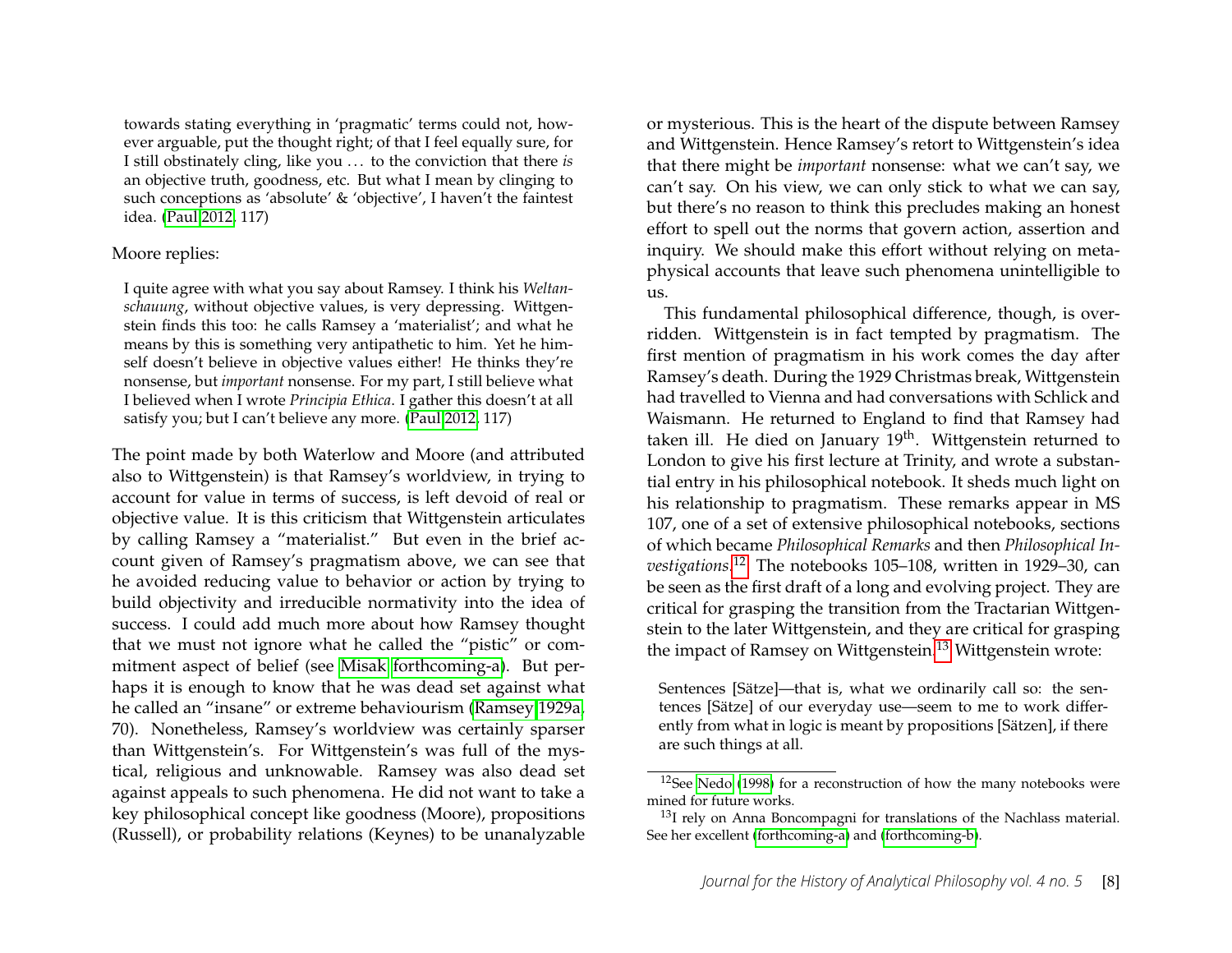And this is due to their hypothetical character. Events do not seem to verify or falsify them in the sense I originally intended—rather there is, as it were, still a door left open. Verification and its opposite are not the last word.

When I say "There is a chair over there", this sentence refers to a series of expectations. I believe I could go there, perceive the chair and sit on it, I believe it is made of wood and I expect it to have a certain hardness, inflammability etc. If some of these expectations are disappointed, I will see it as proof for retaining that there was no chair there.

Here one sees how one may arrive at the pragmatist conception of true and false: A sentence is true as long as it proves to be useful.

Every sentence we utter in everyday life appears to have the character of an hypothesis.

The point of talking of sense-data and immediate experience is that we are looking for a non-hypothetical representation.

But now it seems that the *representation* loses all its value if the hypothetical element is dropped, because then the proposition does not point to the future any more, but it is, as it were, self-satisfied and hence without any value.

It makes no sense to speak of sentences, if they have no instrumen-tal value. [\(Wittgenstein 2003,](#page-15-10) MS 107: 247–50)<sup>[14](#page-9-0)</sup>

What an important set of remarks for understanding the relationship between Wittgenstein, Ramsey and pragmatism. Von Wright remembers that Wittgenstein took his "biggest mistake" in the *Tractatus* to be the identification of open generalizations with infinite conjunctions (1982: 151). The passage above suggests that not only did Wittgenstein adopt Ramsey's account of open generalizations, but he extended that pragmatism to cover all hypotheses. If you begin with logic and what you can know via direct acquaintance, you are taken to the idea that we cannot know much, or at least not much of any value. We are better off thinking about our useful beliefs, and about how they are useful.

Wittgenstein continued to talk in this vein in lectures between 1930 and 1932. For instance:

There is a different kind of generality which applies to hypotheses. A proposition can be verified; a hypothesis cannot, but is a law or rule for constructing propositions and looks to the future—i.e. enables us to construct propositions which say what will occur and which can be verified or falsified.[15](#page-9-1)

A hypothesis is a law for constructing propositions, and the propositions are instances of this law. If they are true (verified), the hypothesis works; if they are not true, the hypothesis does not work. Or we may say that a hypothesis constructs expectations which are expressed in propositions and can be verified or falsified. The same words may express a proposition to me, to you a hypothesis.<sup>[16](#page-9-2)</sup>

Hypotheses, in the secondary language, are rules for meeting the future. Propositions, in the primary language, are not. Propositions are true or false, while hypotheses are evaluated in a different way—in terms of whether or not they work. But in the final passage above, Wittgenstein comes close to linking (without identifying) the truth of a hypothesis with whether or not it works. The hypothesis constructs expectations and those expectations are expressed in propositions. If the propositions are verified, they are true, and the hypothesis works. But the propositions are merely instances of the hypothesis. While the nature of an open hypothesis is that it can never be fully verified, the flip side of the coin is that a fully verifiable proposition is self-satisfied and is of little use or interest. That is, if we add Wittgenstein's new thoughts about hypotheses and how we evaluate them with his worries about the primary language,

<span id="page-9-0"></span><sup>&</sup>lt;sup>14</sup>I am indebted to Anna Boncompagni and Joachim Schulte for translation of the passage.

<span id="page-9-2"></span><span id="page-9-1"></span><sup>&</sup>lt;sup>15</sup>This is from Easter Term 1930, Lecture A IX, in [Wittgenstein](#page-15-11) [\(1980,](#page-15-11) 16).

<sup>&</sup>lt;sup>16</sup>From the miscellaneous notes of Desmond Lee, 1929–31; in [Wittgenstein](#page-15-11) [\(1980,](#page-15-11) 110).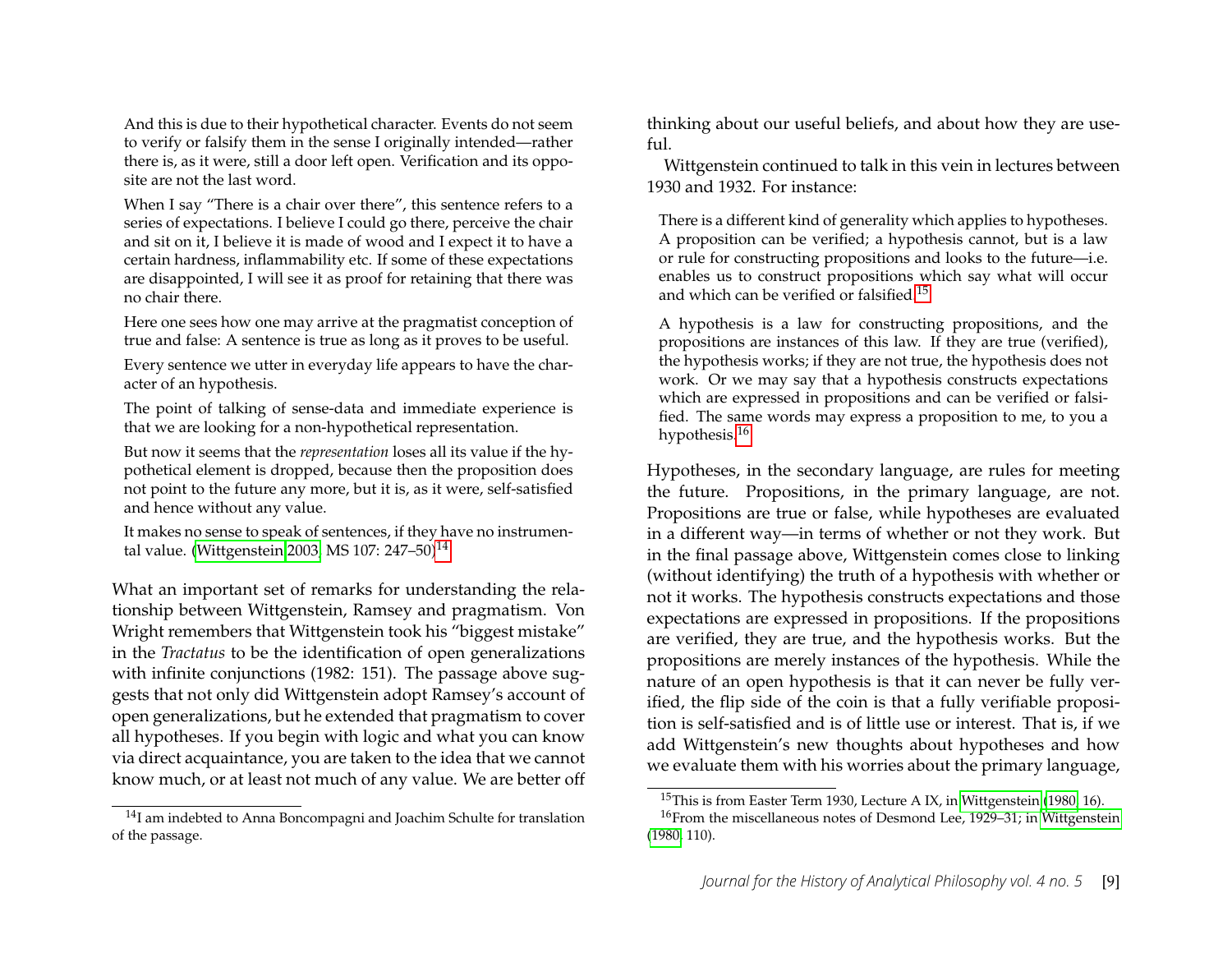we are pretty close to a general Peircean pragmatist account of truth, of the sort Ramsey was articulating. Once the Tractarian picture is abandoned, what we have are hypotheses that work or do not work. The way to pragmatism, the "access" to it, for Wittgenstein, is the trail Ramsey cuts. A hypothesis (Wittgenstein) or a belief (Ramsey, Peirce) is a set of expectations. If those expectations are met, and would continue to be met, then that is all we can ask of it.

The Tractarian picture is shaken to its foundations. Like Peirce and Ramsey, Wittgenstein now wants to say that our beliefs must be connected to experience, but that the philosopher cannot get any more precise than that:

All that's required for our propositions (about reality) to have a sense, is that our experience *in some sense or other* either tends to agree with them or tends not to agree with them. That is, immediate experience need confirm only something about them, *some* facet of them. ... It is very difficult to talk about the relation of language to reality without talking nonsense or without saying too little. I do not now have phenomenological language, or 'primary language' as I used to call it, in mind as my goal. I no longer hold it to be necessary. All that is possible and necessary is to separate what is essential from what is inessential in *our* language. [\(Wittgenstein 2003,](#page-15-10) MS 107: 205, 25 Nov. 1929)

As we well know, the later Wittgenstein's focus was on everyday beliefs. But as is not well-known, it is in 1929, under pressure from Ramsey's pragmatism, that Wittgenstein shifts his attention away from the primary language and towards the secondary language—the language of expectations. He starts to argue that what is important is that we are able to handle a belief as an instrument in our practical activities, that a belief facilitates and does not obstruct the way we do things, that it properly guides our actions. It is during this period that he starts to use the idea of *eingreifen*, in its mechanical meaning of engaging like cogwheels and gear wheels (see [Boncompagni](#page-13-2) [forthcoming-a\)](#page-13-2). Hence, a "wheel turning idly" is "a sentence that cannot be verified in any way and which means nothing" [\(Waismann 1979,](#page-15-12) 65; see also [Wittgenstein 1975,](#page-15-13) 1).

It is a short step from thinking that (A) hypotheses, open generalizations, and conditionals are expectations or rules for the future and (B) the only non-self-satisfied, valuable, propositions are hypotheses or expectations to (C) good or true beliefs are expectations we would never have cause to overturn. Wittgenstein wavers in 1929-32 and for the rest of his life on the point about truth. At times he holds on to the old Tractarian picture. For instance, two days after Ramsey's death, he wrote in his notes that since a hypothesis always remains open, it can never be completely verified, and hence, "for it there is not truth and falsity" [\(Wittgenstein 2003,](#page-15-10) MS 107: 250). A hypothesis goes beyond immediate experience, and once we think of beliefs and hypotheses in terms of expectations, we must abandon the idea of truth for them. But at other times, he takes the step. The beliefs of everyday life are expectations or instruments, and the way we assess their truth is in terms of whether or not they work.

In the Preface to the *Investigations*, Wittgenstein credits the Italian economist Piero Sraffa, with whom he met with frequently during the years 1929–30, with showing him how his Tractarian aspiration of finding the logical rules of language was a dead-end. Norman Malcolm reports:

One day ... when Wittgenstein was insisting that a proposition and that which it describes must have the same 'logical form', the same 'logical multiplicity,' Sraffa made a gesture, familiar to Neapolitans as meaning something like disgust or contempt, of brushing the underneath of his chin with an outward sweep of the finger-tips of one hand. And he asked: 'What is the logical form of *that*?' [\(Malcolm 1958,](#page-14-16) 69)

But it was not only Sraffa who threw a spanner in the works of the *Tractatus*. We have seen that Ramsey did as well. In 1929, he drafted a paper titled "Philosophy" in which he contested what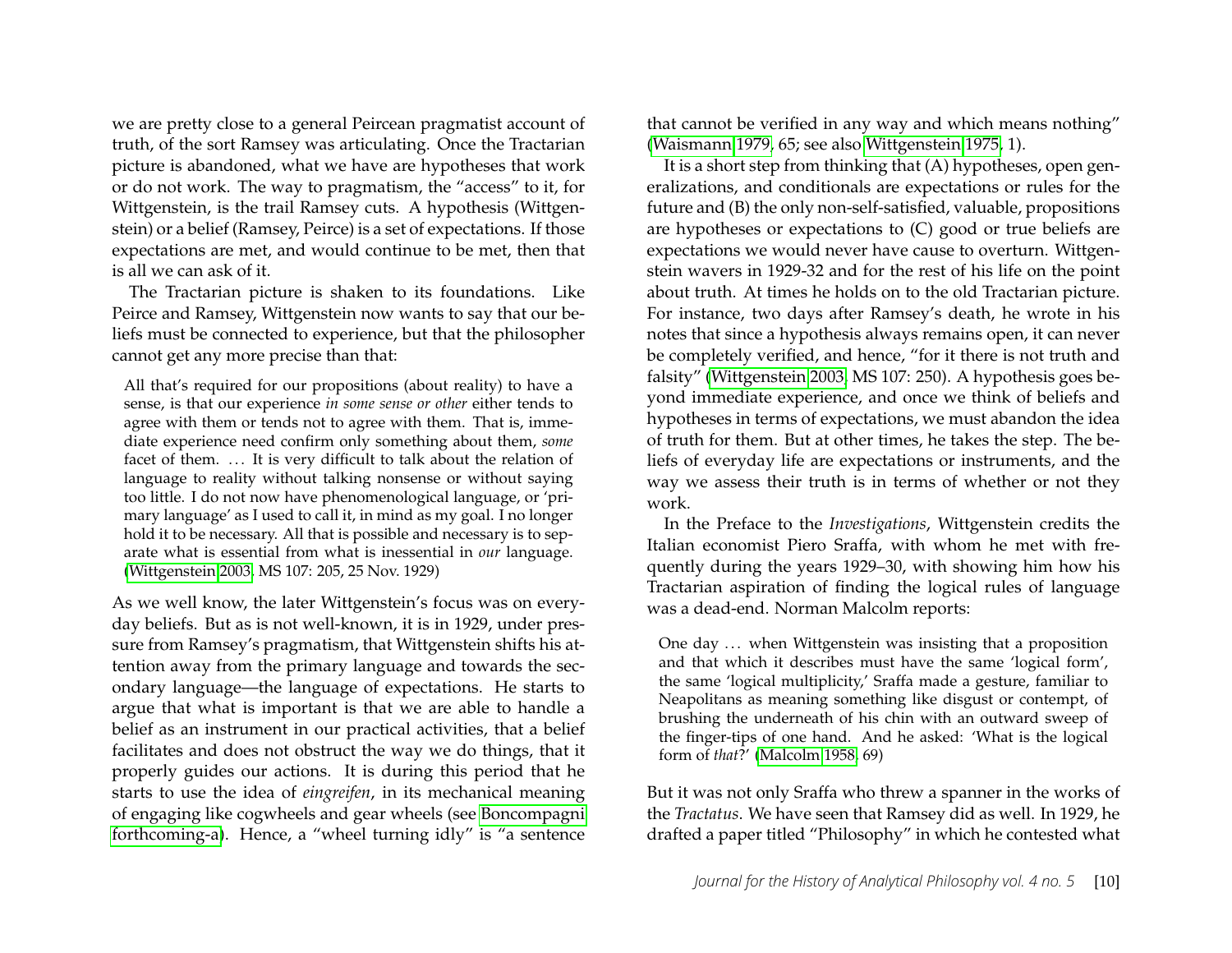he took to be Wittgenstein's view of philosophy. One method ("Ludwig's") is to "construct a logic, and do all our philosophical analysis entirely *unselfconsciously*, thinking all the time of the facts and not about our thinking about them, deciding what we meant without any reference to the nature of meaning" [\(1929b,](#page-15-6) 5). Ramsey thinks this is the "wrong" method [\(1929b,](#page-15-6) 5). Definition, he says, only goes so far—we need to explain the way words are used, "and in this explanation we are forced to look not only at the objects which we are talking about but at our own mental state"—"we cannot neglect the epistemic or subjective side" [\(1929b,](#page-15-6) 6).

Under pressure also from Ramsey, the later Wittgenstein let's call him the post-Ramseyean Wittgenstein—abandoned the idea that the primary language was of interest or value, and became focused on the secondary, ordinary, language. He came to the view that the difference between the two systems is already resolved in ordinary language:

There is no need of a theory to reconcile what we know about sense data and what we believe about physical objects, because part of what we mean by saying that a penny is round is that we see it as elliptical in such and such conditions. [\(Wittgenstein 1980,](#page-15-11) 69)

It was not so much a set of technical problems (having to do with variable hypotheticals, or colour, or conditionals) that upset the Tractarian picture. It was the realization that we ought to be concerned with the diversity of propositions. That naturally led Wittgenstein to be concerned with human belief, rather than with the purely formal relation between thought and the world. It is Ramsey who sows the seeds of this idea, which becomes the hallmark of the later Wittgenstein. Ramsey, I contend, would have thought that Wittgenstein ended up paying too much attention to the epistemic or subjective side, but that is another story.

# **5. Wittgenstein and the Vienna Circle**

Some of Wittgenstein's moments of wavering on whether hypotheses or propositions in the secondary language are truthapt occurred in his discussions with Schlick and Waismann. At one point, he asserts that a "natural law" cannot be verified or falsified, and hence is not true or false:

. . . it is neither true nor false but 'probable,' and here 'probable' means: simple, convenient. A statement is true or false, never probable. Anything that is probable is not a statement. ... [They] refer to the future *ad infinitum*. They never count as proved; we always reserve the right to drop or alter them, in contrast with a real statement, whose truth is not subject to alteration. [\(Waismann](#page-15-12) [1979,](#page-15-12) 100)

But he also asserts in one 1931 meeting that the Tractarian picture, on which there is a primary language of truth-apt propositions, and a secondary language of hypotheses that is at best probable or useful, is erroneous. For instance, the *Tractatus*, he says, is an example of dogmatism in that it states that although we are currently unable to specify the form of elementary propositions, logical analysis would be sure to discover them. It is now clear to him that "we cannot proceed by assuming from the very beginning, as Carnap does, that the elementary propositions consist of two-place relations, etc." [\(Wais](#page-15-12)[mann 1979,](#page-15-12) 182). All he wants to do now is

... simply draw the other person's attention to what he is really doing and refrain from any assertions. Everything is then to go on within the grammar. [\(Waismann 1979,](#page-15-12) 186)

He also says to Schlick and Waismann, in December 1929, just before Ramsey's death:

I used to believe that there was the everyday language that we all usually spoke and a primary language that expressed what we really knew: namely phenomena. I also spoke of a first system and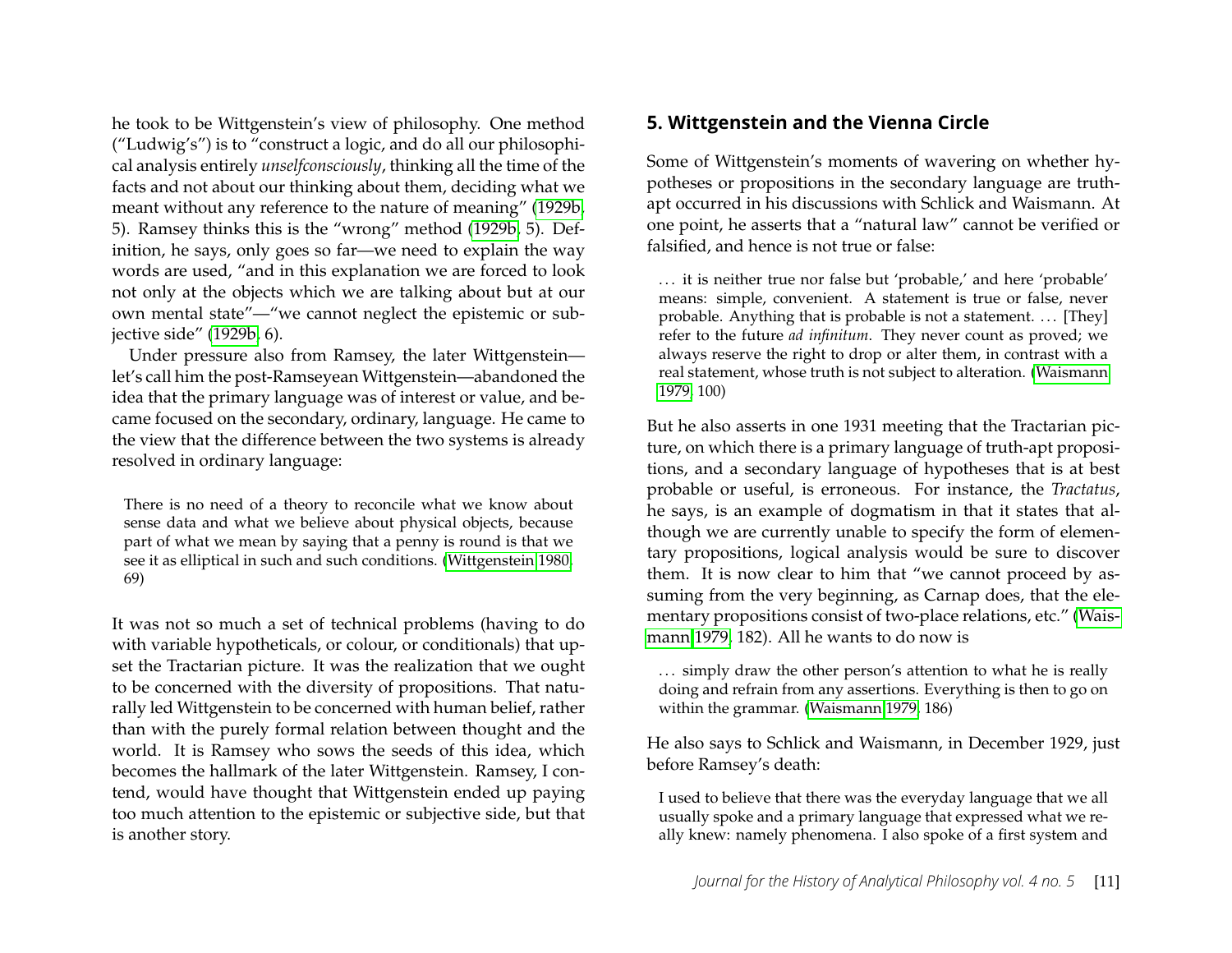a second system. Now I wish to explain why I do not adhere to that conception any more. I think that essentially we have only one language. We need not invent a new language or construct a new symbolism, but our everyday language already is the language, provided we rid it of the absurdities that lie hidden in it. [\(Waismann 1979,](#page-15-12) 45)

Wittgenstein's 1929–30 unhappiness with the Tractarian primary language (that it only about self-satisfied and sterile propositions), unsteady as it was, was made apparent to the Vienna Circle. My suggestion is that when they too felt the force of such worries, from disparate sources, $^{17}$  $^{17}$  $^{17}$  a kind of Ramseyan pragmatist fix for the problems—a turn to thinking about not about the primary language but towards the secondary language with its expectations and rules for meeting the future was a natural step to take. It was a natural step because the verifiability principle itself says that we must look to the expectations of a belief. This is why, as Uebel so nicely shows, the Circle was attracted to Peirce's pragmatist account of meaning, when they encountered it.

I argued in *The American Pragmatists* that when members of the Vienna Circle arrived in America in the 1930s, they took the pragmatist positions of Peirce and Dewey to be close cousins. They all shared a commitment to first-order inquiry, to empiricism, to clarity, and they all shared the view that the meaning of a sentence is a matter of what we can expect of it. As the verifiability criterion was shown to rule out much of what was important to science, such as dispositional and law-like statements, some members of the Vienna Circle (most prominently Frank) moved to a pragmatist account of truth. What I hope here to have shown here is that the Vienna Circle had been prepared for the pragmatist account of truth by Ramsey, through Wittgenstein. Indeed, here is Frank in 1930, already claiming that pragmatism is the Vienna Circle's account of truth and suggesting that to think of truth as correspondence is, as Ramsey said, a scholasticism:

The physicist in his own scientific activity has never employed any other concept of truth than that of pragmatism. The "agreement of thoughts with their object", which the school philosophy requires, cannot be established by any concrete experiment. ... In reality, physicists compare only experiences with other experiences. They test the truth of a theory by what it has become customary to call "agreements". [\(Frank 1949,](#page-13-4) 101–02)

Another clear resonance between Ramsey and the Circle is that the inferential treatment of open generalizations was adopted by Carnap [\(1963\)](#page-13-5) in response to the problem that open universal statements are not verifiable.

Uebel has illuminated for us some clear pathways between what he calls the early Vienna Circle and pragmatism. I hope to have shown the existence of an additional, less clearly lighted, passageway between these two great and allied traditions. Wittgenstein at the turn of the 1930s, almost inadvertently showed the way (the "access") to pragmatism—through Ramsey. I say "almost inadvertently" because although Ramsey saw with great clarity that the empiricist and logical materials with which he started led to the pragmatist account of truth, Wittgenstein only at times glimpsed that conclusion.

Moreover, Wittgenstein was not inclined to adopt pragmatism or any kind of theory or "ism". In his very last work, he says: "So I am trying to say something that sounds like pragmatism. Here I am being thwarted by a kind of *Weltanschauung*" [\(1969,](#page-15-14) §422). He was deeply set against theory:

<span id="page-12-0"></span><sup>&</sup>lt;sup>17</sup>Thomas Uebel noted to me that what set Carnap on an anti-atomistic, anti-Tractarian path was Neurath's persistent and vehement criticism of his methodological solipsism. So while Carnap was a kind of pragmatist, he did not get the worries nor the pragmatist ideas from Ramsey via Wittgenstein. And Schlick took a dim view of Frank's endorsement of pragmatism.

<sup>...</sup> we may not advance any kind of theory. There must not be anything hypothetical in our considerations. All *explanation* must disappear, and description alone must take its place. [\(Wittgenstein](#page-15-9) [2009,](#page-15-9) §109)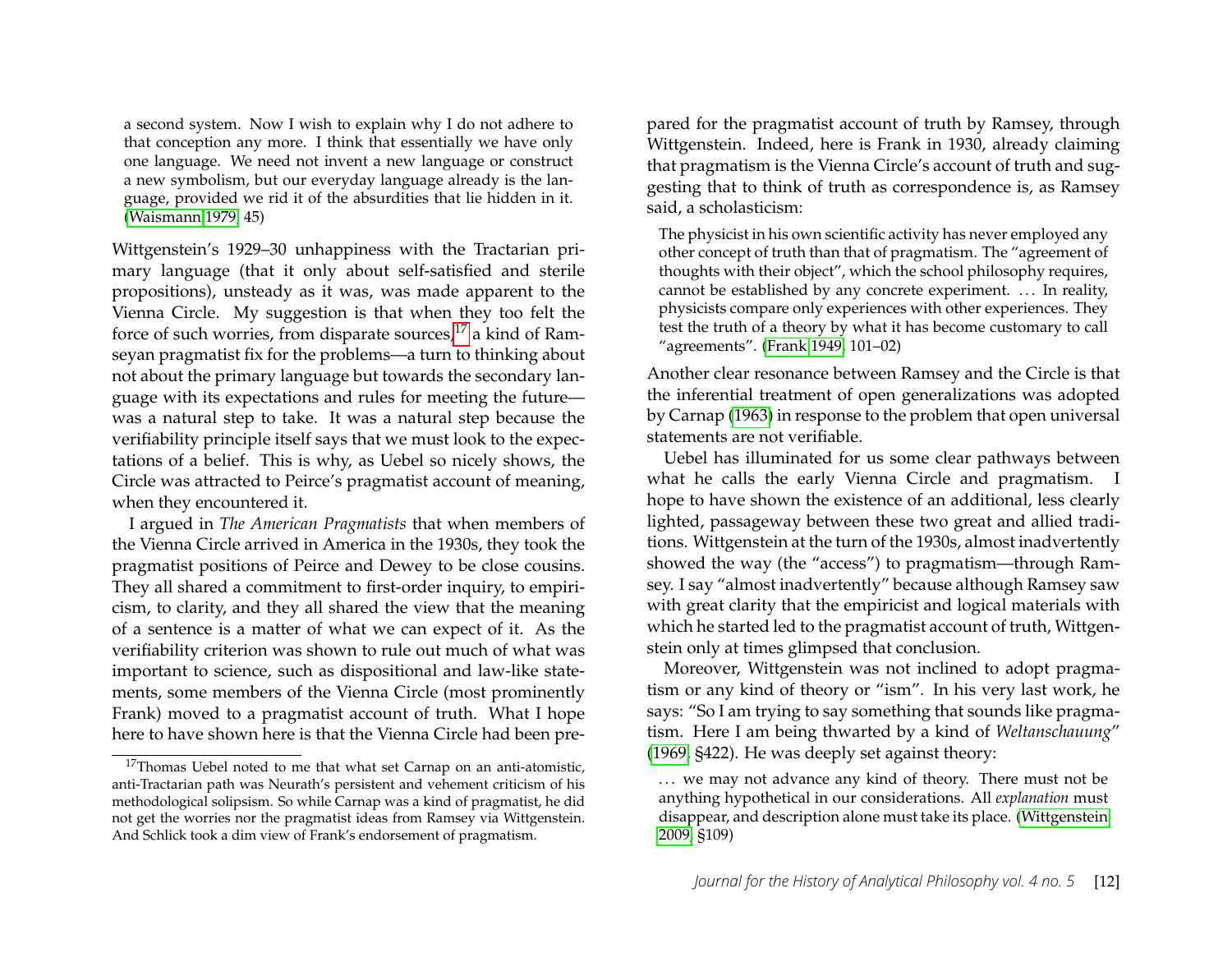He especially did not like Ramsey's pragmatist theory, which drained religion and the ineffable out of the world. In 1930, he says this of their relationship:

But in the long run it didn't really go well. Ramsey's incapacity ... for reverence, disgusted me more and more as time went on. ... He was a very adept and clever critic when one put one's ideas before him. But his criticism didn't help one to advance: it only stopped and sobered one. ... He had an ugly mind. [\(McGuinness](#page-14-17) [2012a,](#page-14-17) x).<sup>[18](#page-13-6)</sup>

Waterlow was right that Wittgenstein thought that Ramsey was materialistic. We have seen that, in turn, Ramsey was critical of Wittgenstein's idea that there is something unsayable yet important—that one could peer through the boundary between the thinkable and the unthinkable, and stand in awe of what one cannot say. This was precisely what drove Wittgenstein away from the Vienna Circle—Wittgenstein thought that they were too materialistic or scientistic, missing what was important but unsayable. But the fact of these disputes does not place an obstacle in the path I have traced between Peirce, Ramsey, Wittgenstein, and the Vienna Circle. That Wittgenstein chose to step off the path, after he had laid part of it down does not diminish its existence, nor does it speak against its being the right path for a logically-minded empiricism to take.

#### **Acknowledgements**

Thomas Uebel gave me a succession of exceptionally helpful and careful comments on earlier drafts of this paper. Thanks also go to David Bakhurst, Anna Boncompagni, Cora Diamond, Hugh Mellor, Huw Price, Ian Rumfitt, and the participants of the Cambridge Serious Metaphysics Group, the Society for the Study of the History of Analytic Philosophy, and the departments of philosophy at the universities of Birmingham, Calgary, Roma Tre and Hertfordshire.

## **Cheryl Misak** University of Toronto cheryl.misak@utoronto.ca

#### **References**

- <span id="page-13-1"></span>Ayer, A. J., 1959. "Editor's Introduction." In *Logical Positivism*, edited by A. J. Ayer. New York: The Free Press.
- <span id="page-13-2"></span>Boncompagni, Anna, forthcoming-a. "The 'Middle' Wittgenstein (and the 'Later' Ramsey) on the Pragmatist Conception of Truth." In [Misak and Price \(forthcoming\)](#page-14-18).
- <span id="page-13-3"></span>, forthcoming-b. "Wittgenstein and Pragmatism: A Neglected Remark in Manuscript 107 (1930)." In *Philosophical Revolutions: Pragmatism, Analytic Philosophy and Phenomenology*, edited by Maria Baghramian. Oxford: Oxford University Press.
- <span id="page-13-5"></span>Carnap, Rudolf, 1963. "Intellectual Autobiography." In *The Philosophy of Rudolf Carnap*, edited by P. A. Schilpp, pp. 3–43. La Salle, IL: Open Court.
- <span id="page-13-0"></span>Feigl, Herbert, 1969. "The Wiener Kreis in America." In *Perspectives in American History*, Volume 2, edited by Donald Fleming and Bernard Bailyn, pp. 630–73. Cambridge, MA: Warren Center for Studies in American History.
- <span id="page-13-4"></span>Frank, Philipp, 1949. "Physical Theories of the Twentieth Century and School Philosophy." In *Modern Science and Its Philosophy*, pp. 90–121. Cambridge, MA: Harvard University Press. Translation of "Was bedeuten die gegenwärtigen physikalis-

<span id="page-13-6"></span><sup>18</sup>While he seems to have been in two minds about Ramsey, he was unremittingly negative about Braithwaite's abilities. See [McGuinness \(2012c,](#page-14-5) 264, 287).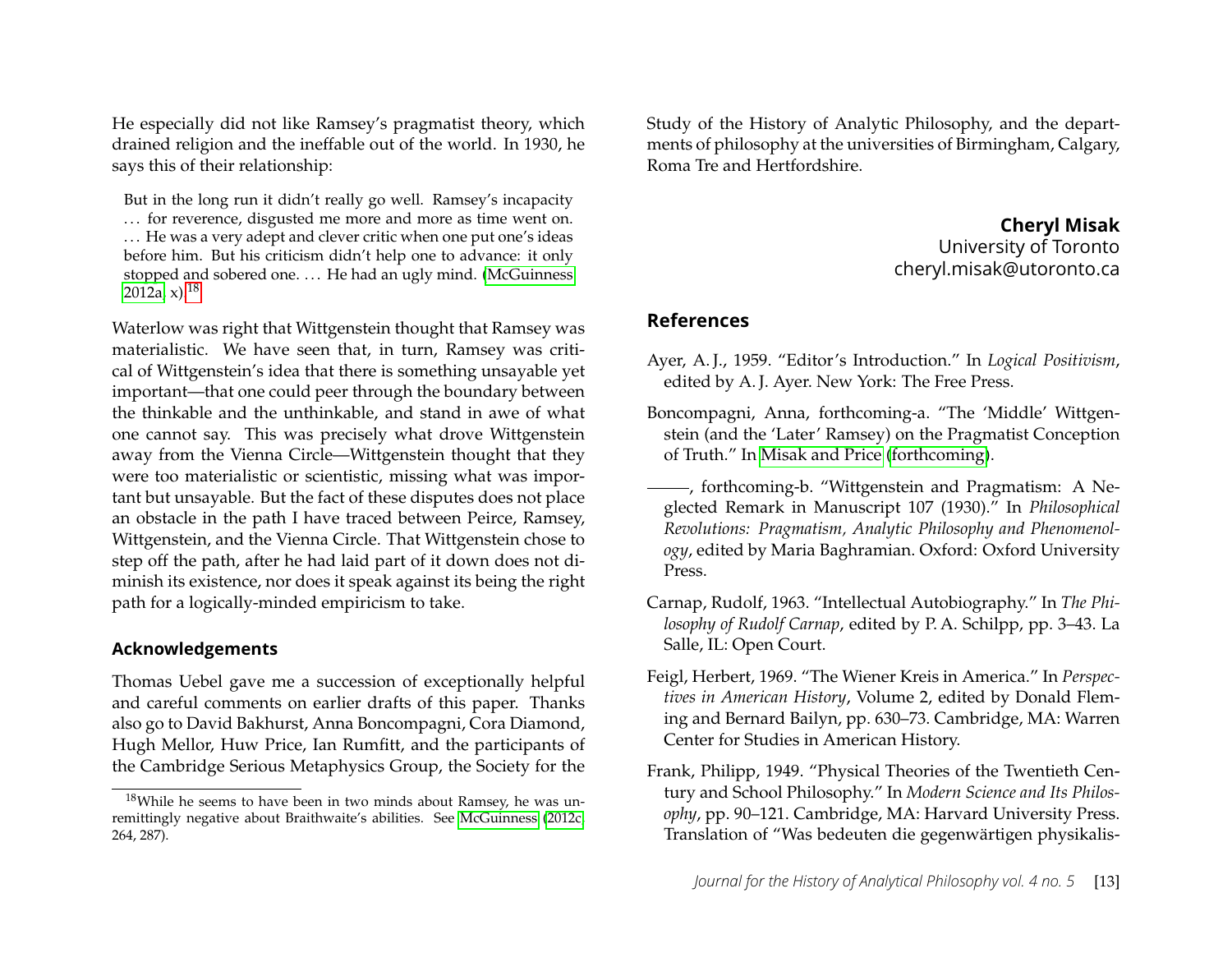chen Theorien für die allgemeine Erkenntnislehre?" *Erkenntnis* 1 (1930): 126–57.

- <span id="page-14-4"></span>Hacking, Ian, 2014. *Why Is There Philosophy of Mathematics At All?* Cambridge: Cambridge University Press.
- <span id="page-14-2"></span>Hahn, Hans, Rudolf Carnap, and Otto Neurath, 1929. *Wissenschaftliche Weltauffassung. Der Wiener Kreis*. Vienna: Wolf. Translated as "The Scientific World-Conception. The Vienna Circle" in F. Stadler, T. Uebel (eds.), *Wissenschaftliche Weltauffassung. Der Wiener Kreis.* Vienna and New York: Springer, 2012, pp. 75–116.
- Holton, Richard and Huw Price, 2003. "Ramsey on Saying and Whistling: A Discordant Note." *Noûs* 37: 325–41.
- <span id="page-14-0"></span>James, William, 1975. *Pragmatism: A New Name for Some Old Ways of Thinking*. Volume 1 of *The Works of William James*, edited by Fredson Bowers and Ignas K. Skrupskelis. Cambridge, MA: Harvard University Press. (First published 1907.)
- <span id="page-14-8"></span>Keynes, John Maynard, 1931. Review of *The Foundations of Mathematics* by F. P. Ramsey. *The New Statesman and Nation,* 3 October.
- <span id="page-14-16"></span>Malcolm, Norman, 1958. *Ludwig Wittgenstein: A Memoir*. London: Oxford University Press.
- McGuinness, Brian, 1979. "Editor's Preface." In [Waismann](#page-15-12) [\(1979\)](#page-15-12), pp. 11–31.
- <span id="page-14-17"></span>, 2012a. "Forward." In [Paul \(2012\)](#page-14-13), pp. vii–xiii.
- , 2012b. "Introduction." In [McGuinness](#page-14-5) [\(2012c\)](#page-14-5), pp. 1–12.
- <span id="page-14-5"></span>McGuinness, Brian, ed., 2012c. *Wittgenstein in Cambridge: Letters and Documents 1911–51*. Oxford: Blackwell.
- <span id="page-14-1"></span>Misak, Cheryl, 2013. *The American Pragmatists*. Oxford: Oxford University Press.

<span id="page-14-14"></span>, forthcoming-a. *Cambridge Pragmatism: From Peirce and James to Ramsey and Wittgenstein*. Oxford: Oxford University Press.

- , forthcoming-b. "Ramsey's 1929 Pragmatism." In [Misak](#page-14-18) [and Price \(forthcoming\)](#page-14-18).
- <span id="page-14-18"></span>Misak, Cheryl and Huw Price, eds., forthcoming. *The Practical Turn: Pragmatism and the Long British 20th Century*. Oxford: Oxford University Press.
- <span id="page-14-15"></span>Nedo, Michael, 1998. "Introduction." In *Wiener Ausgabe*, edited by Michael Nedo, pp. 1–5. Vienna: Springer.
- <span id="page-14-3"></span>Neurath, Otto, 1930–31. "Historische Anmerkungen." *Erkenntnis* 1 (Proceedings of the First Meeting on the Epistemology of the Exact Sciences in Prague): 311–39.
- <span id="page-14-13"></span>Paul, Margaret, 2012. *Frank Ramsey: A Sister's Memoir*. Cambridge: Smith-Gordon.
- <span id="page-14-11"></span>Peirce, Charles Sanders, 1900–. *The Writings of Charles S. Peirce: A Chronological Edition*. 3 Volumes. Peirce Edition Project. Indianapolis: Indiana University Press.
- <span id="page-14-10"></span>, 1931–58. *Collected Papers of Charles Sanders Peirce*, edited by C. Hartshorne and P. Weiss (vols. i–vi), A. Burks (vols. vii and viii). Cambridge, MA: Belknap Press.
- <span id="page-14-6"></span>Ramsey, F. P., 1921. "The Nature of Propositions." Reprinted in [Ramsey \(1991b\)](#page-15-8), pp. 107–119.
- <span id="page-14-12"></span>-, 1926. "Truth and Probability." Reprinted in [Ramsey](#page-15-15) [\(1990\)](#page-15-15), pp. 52–94.
- <span id="page-14-9"></span>- , 1927. "Facts and Propositions." Reprinted in [Ramsey](#page-15-15) [\(1990\)](#page-15-15), pp. 34–51.
- <span id="page-14-7"></span>, 1929a. "General Propositions and Causality." Reprinted in [Ramsey](#page-15-15) [\(1990\)](#page-15-15), pp. 145–63.